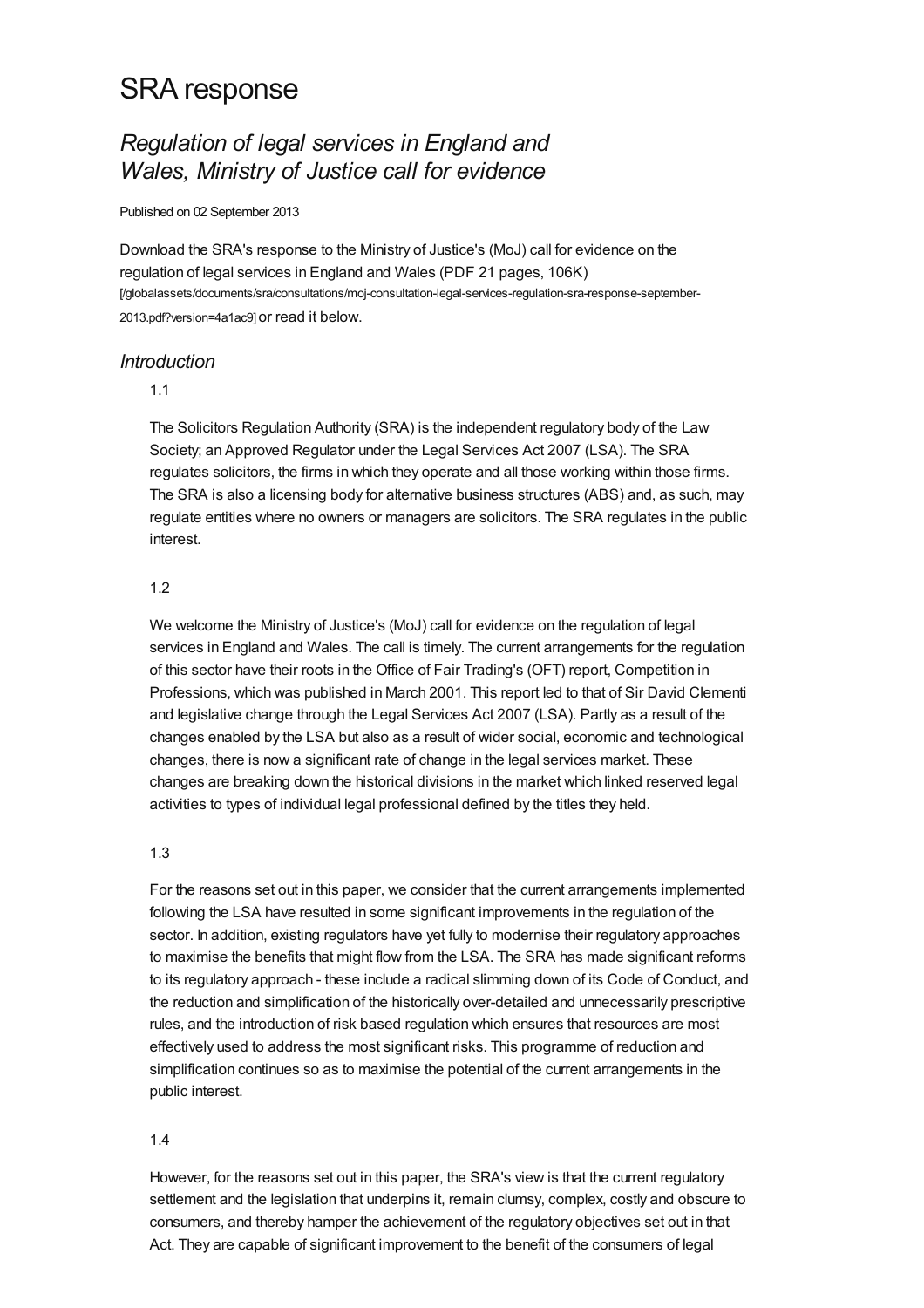services and to the providers of legal services. Furthermore, the rate of development of the legal services market and the progressive innovation of providers aimed at delivering more consumer focused and competitive services means that a failure to address the issues raised in this paper will not merely be a missed opportunity for improvement but will increasingly inhibit proper growth and development of services (e.g. as a result of unnecessarily costly or inflexible regulation). Much of the potential reform identified in this paper would require primary legislation which may take a number of years to achieve. Given that, deeper consideration of the issues, options for reform and the development of the future legislative requirements should be started now. Delay in starting to tackle these issues would, as a result of the problems already apparent in the arrangements, run a significant risk of hampering the growth and development of the market, the commercial development of firms both within England and Wales and as exporters of legal services and, consequently, the interests of consumers of services.

#### 1.5

As the regulator of the greatest proportion of the legal services market, and the regulator of the most diverse range of entities within it, the SRA is in a unique position to provide views on the efficacy of the current arrangements; their strengths and weaknesses. This paper does not advocate a detailed future model and set of underpinning arrangements for legal services regulation, although it does suggest the approach which the SRA considers should be taken in considering reform. Rather, it identifies the issues being experienced and those that, in its view, require prompt attention.

# *The purpose of legal services regulation*

#### 2.1

The relatively early development of the regulation of legal services, through the reservation and "regulation" of titles such as "solicitor" and "barrister", and the identification of a relatively narrow range or "reserved legal activities", has meant that, historically, the development of legal services regulation has focused on the rules regarding the legal practice of such individuals on a tacit assumption that that was synonymous with regulation of the legal services market. This approach has become increasingly inadequate as legal services have diversified and been delivered through a much wider range of organisations and by a more diverse range of regulated and unregulated individuals. The approach is inconsistent with a modern emphasis upon consumer interest and the promotion of choice and competition.

#### 2.2

This historical perspective was remedied, to some extent, by the Clementi report, which sought to articulate the purposes of legal services regulation in terms of the public and consumer interests. Since then, the presence of the s.1 LSA regulatory objectives has provided a public interest anchor for regulation but, in the SRA's view, the current legislative architecture for regulation, which continues to rely heavily upon the regulation of titles and narrowly defined reserved activities, is inadequate to deliver modern public interest regulation.

#### 2.3

The starting point for any consideration of the future of legal services regulation has to be clarity about the purpose of that regulation. Whilst the root of this regulation may lie in various arrangements arrived at in previous centuries (reserving activities and titles in a piecemeal way), any modern consideration of the need for regulation must start with the public interest, consumers, competition and market economics. However, where legal services are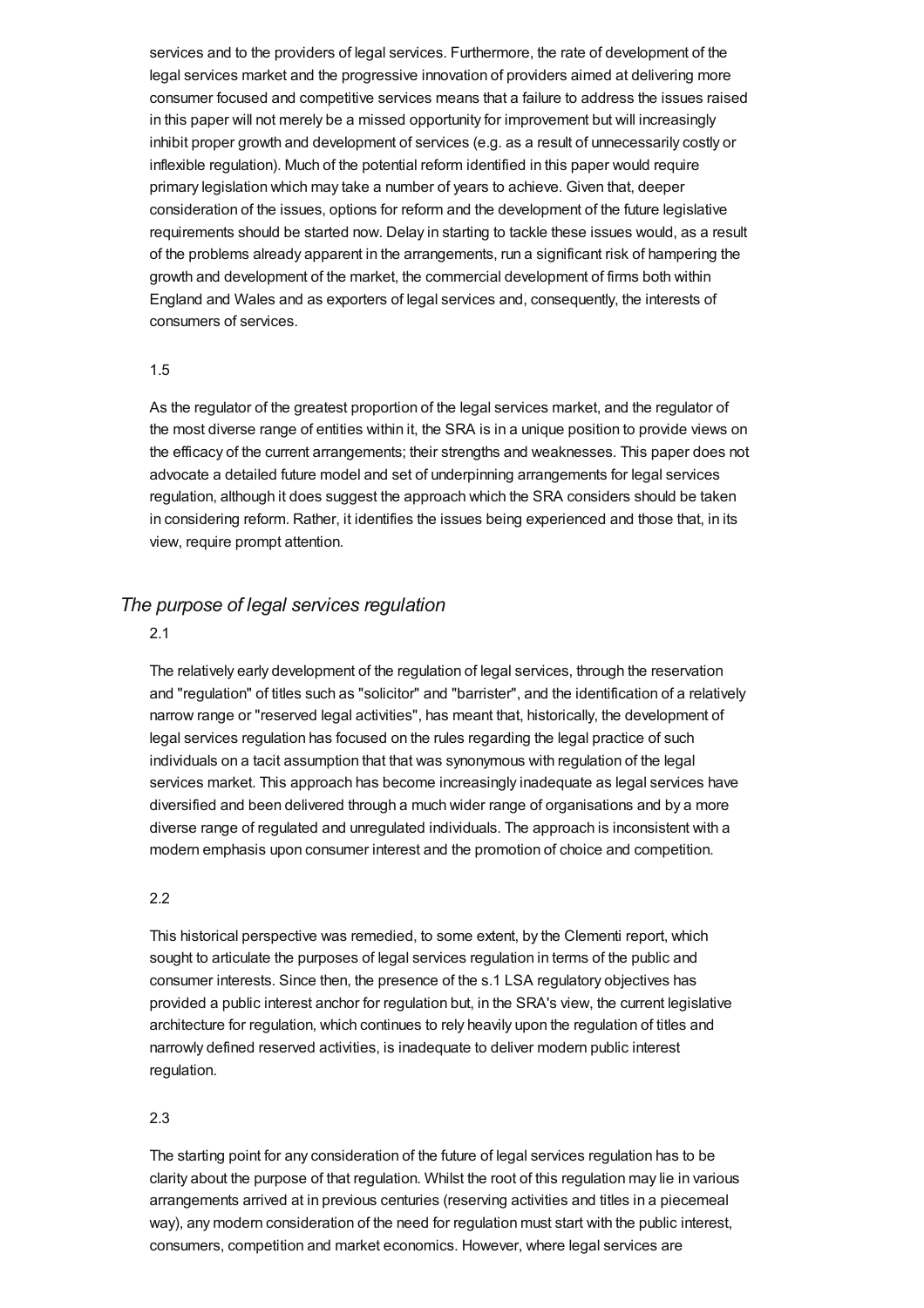concerned in particular, the SRA's view is that there are additional factors that must be taken into account.

#### 2.4

These arise where there is a public interest in an outcome being achieved (or harm avoided) which will not be achieved simply as a result of competition operating within the market (i.e. because in any individual transaction between consumer and provider neither necessarily has an economic interest in the achievement of the wider public interest objectives). They are of particular relevance to the legal services market and, indeed, there are a number that are specifically identified in the s.1 LSA regulatory objectives (for example within the professional principles).

#### 2.5

Unlike many other professional services the quality, and professional and ethical standard, of legal services provided do not only directly impact on the consumer of those services. Importantly, legal services and the actions of legal services providers have an impact on:

public confidence in the rule of law;

the overall effectiveness of the operation of the legal system; the courts; and

third parties, often but not solely, those involved in a dispute with the direct consumer of the legal services in question.

#### 2.6

The first three of these are important socially, politically and economically. The integrity and independence of lawyers is critical to the functioning of the courts and the administration of justice, and thereby to the protection of the rights of the citizens. For example, the concept of legal privilege requires professionals who are effectively regulated to exacting ethical standards. The importance of an effectively regulated legal system extends beyond the social and political to economic benefits. In "Assessing the economic significance of the professional legal services sector in the European Union", August 2012, Yarrow and Decker's principal conclusion is that "economic analysis and evidence suggests that legal services can have wide ranging economic significance through their very close connection with the general institutional architecture of society (sometimes encompassed by a term such as the 'rule of law'). Moreover, this analysis and evidence suggests that it is not by chance that good economic performance tends to be closely associated with the stable and well- functioning legal systems" and that "(i) the wider contribution of legal services to the effective functioning of the institutions of market economies cannot sensibly be ignored in policy assessments, (ii) that these contributions are important for economic performance, and (iii) the contributions are affected by public policies."

#### 2.7

Given this, we see regulation to protect and promote the interests of consumers (arising for the need to mitigate the impact of information asymmetries) as just one aspect (albeit a vital one) of the purpose of the regulation of the legal services market in the public interest. The other key aspects are to ensure that the market operates in the wider public interest and to protect the independence of the providers of legal services and quality of those services. This has direct implications for scope and focus of regulatory intervention and for the extent to which competition (alone) can be relied on within this market to ensure the wider public interest is achieved.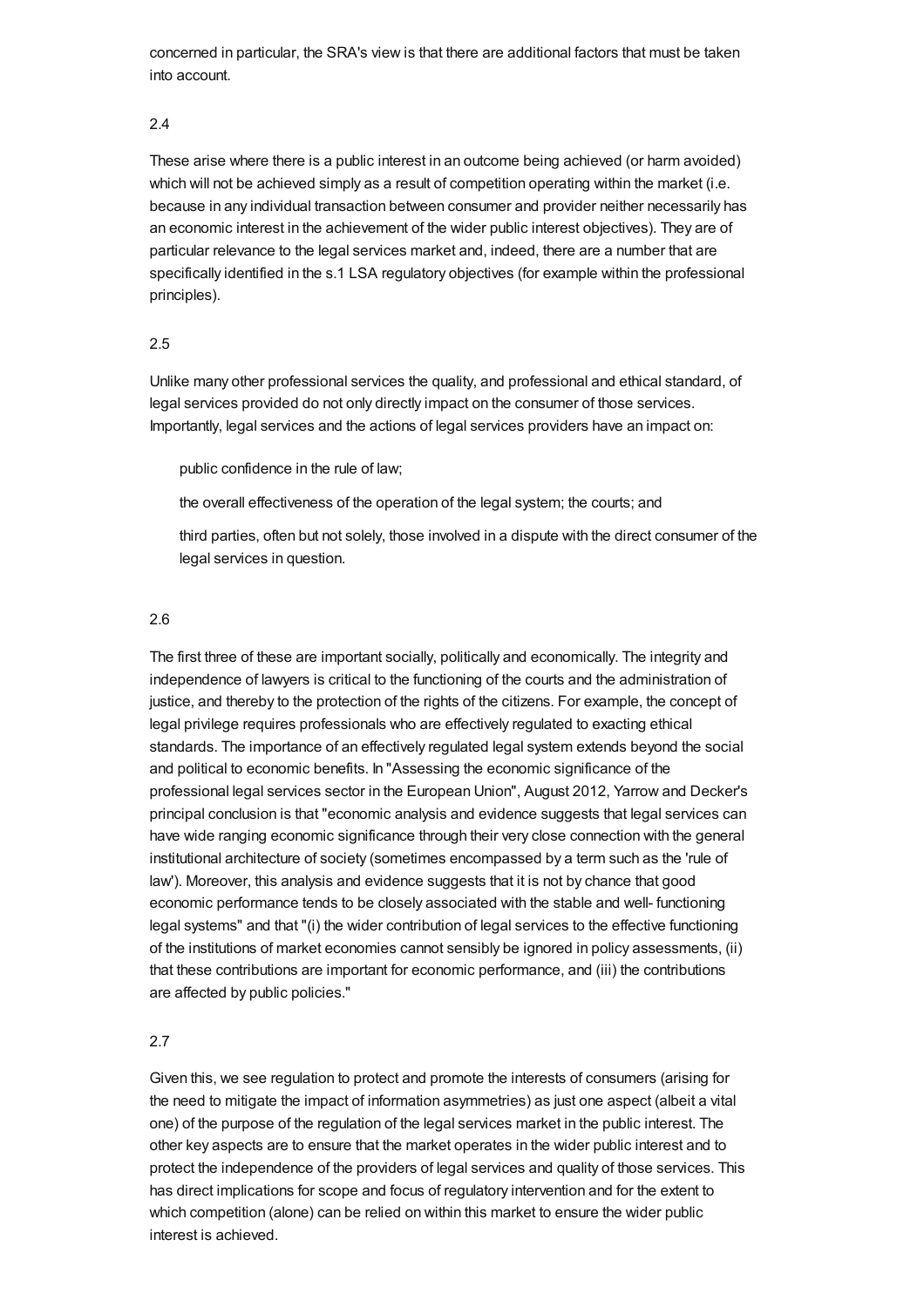The SRA believes that the argument for effective regulation of this sector is overwhelming, and that the objectives for that regulation, as defined in the s.1 regulatory objectives, are good. Therefore, the issue to be considered is whether, given the above rationale for the regulation of legal services, the current arrangements are those which best enable the delivery of the required regulatory outcomes in a way that meets the well accepted (and statutorily required by s.28 LSA) principles of better regulation. For the reasons set out in this paper, the SRA would argue that they are not.

# *Current situation – what has worked well and what has not*

3.1

It is important to recognise that the LSA enabled major improvements in the regulation of legal services in England and Wales, with beneficial effects on the market, because:

it provides a clear set of objectives for the regulation of legal services, consistent across the market for regulated services;

it requires adherence to the principles of better regulation, consistently across all regulators;

it requires a degree of operational independence of regulation, separate from the representative activities of approved regulators and, given that the regulatory bodies of the approved regulators continue to be part of primarily representative entities, it provides a mechanism, through the Legal Services Board (LSB), to safeguard independence;

it preserves independence of regulation from Government, and

it enables the liberalisation of the market - through the ability for non-lawyers to own and manage legal services providers.

#### 3.2

However, the regulatory settlement provided by the LSA remains imperfect. The system functions, and functions better than the pre-2007 arrangements. However, it has significant flaws. For the purposes of this paper the SRA focuses on five major areas where the current arrangements are less than the optimum that might be achieved. These are:

inflexibility and over-prescription – in a rapidly evolving legal services market, too many requirements are specified to a significant level of detail in primary legislation hampering regulators' ability to meet the regulatory objectives and the principles of better regulation;

complexity of primary legislation – the SRA has to operate under three major pieces of primary legislation; the Solicitors Act 1974; the Administration of Justice Act 1985 and the LSA. The other approved regulators also work under a multiplicity of legislation.

inadequate and irrational foundations for regulation – the whole of legal services regulation is founded on the regulation of six "reserved" activities which have accumulated in a piecemeal fashion and have never been the subject of an objective, evidence based, review;

the multiplicity of regulators – largely based around the historic regulation of titles (albeit in some cases with titles relating to distinct functions – for example licensed conveyancers) – which creates fragmentation of regulation across the legal services market and the need for rules to manage the boundaries of the various regulators. Not only are there eight approved regulators, there is also a layering of regulation with the LSB sitting above all of them. These features add to both complexity and cost.

#### 2.8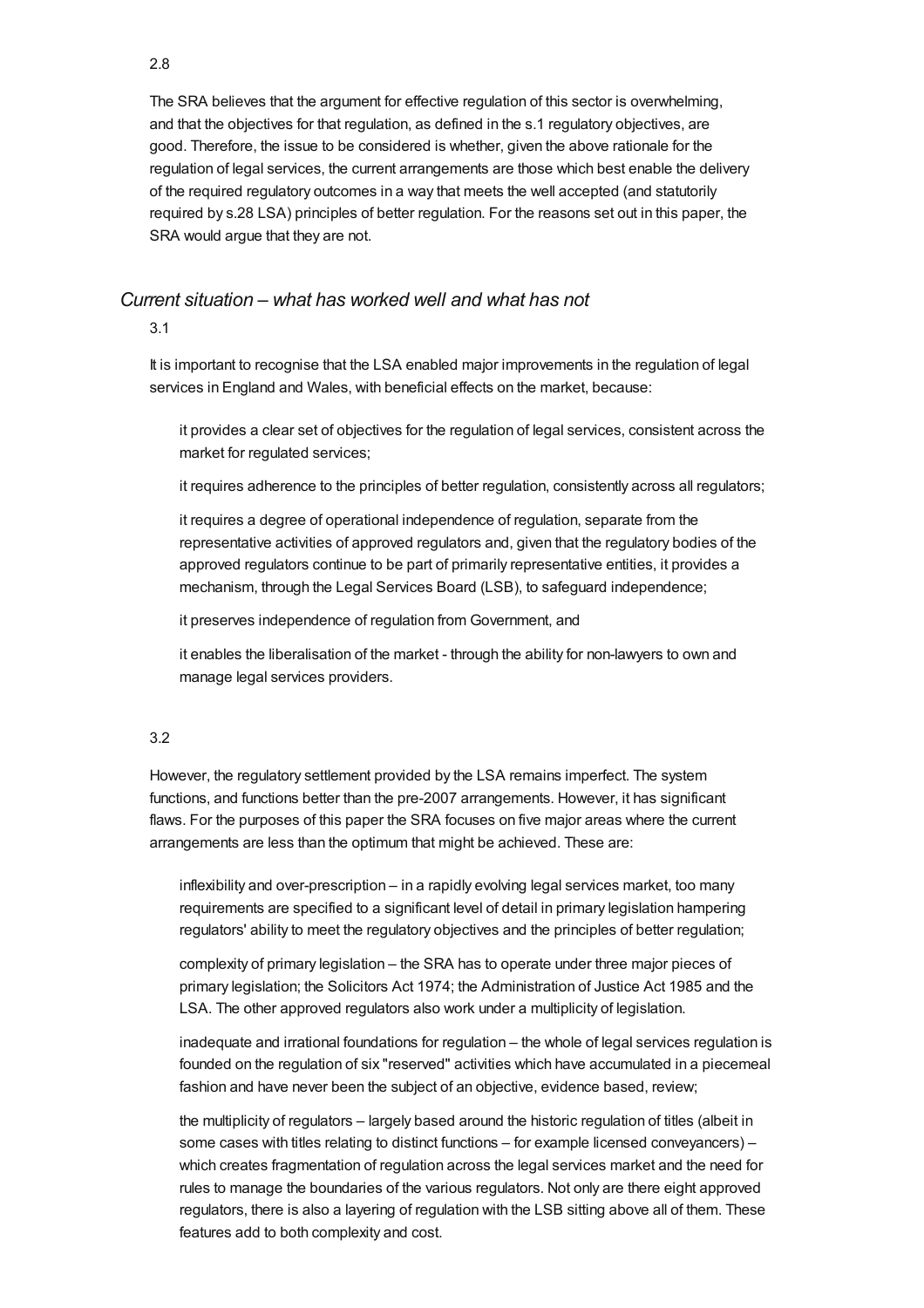regulation is not fully independent – the LSA made regulation more independent from the representative functions of the professions. However, this does not amount to full independence and, for as long as regulatory bodies remain part of strong representative organisations, there will be additional cost and a lack of flexibility within the system. In terms of cost, for as long as the current arrangements remain, the presence of the LSB will be essential in order to ensure compliance with the internal governance arrangements which enable independent regulation, and to deliver some degree of co-ordination between the regulators whose fields of regulation increasingly overlap. In addition the cost burden on the market is also inflated by s.51 LSA, which enables defined but extensive representative activities of approved regulators to be funded through the compulsory levying of practice fees.

#### 3.3

These areas are addressed in greater detail in the following sections. However, if one steps back from the current system and takes an overview it has some notable features.

#### 3.4

The whole system of legal services regulation is provider-centric. The key regulatory structures are still built around groups of providers, primarily individuals with titles, who have traditionally operated in the market. The regulatory system is not centred around the overall market which is regulated, the activities within that market or the consumers of services from within the market.

#### 3.5

The legal services market that we are seeking to regulate now and in the future bears no resemblance to that on which the core current foundations are based. In the 19th or 20th centuries a regulatory system based around individual titles undertaking activities reserved only to them may have been workable. Indeed for as long as the individual professions maintained an effective monopoly over niche areas of work, with little cross over between them, such a system could be sustained. However, any examination of the current legal services market will show that the conditions for such a system to continue no longer apply, with legal advice increasingly delivered by non-regulated individuals and non-legal professionals. The rate and extent of change within the market – which is beneficial to consumers and to the economic wellbeing of the country – will make the current system more and more unsustainable.

## 3.6

Viewed from this perspective, the LSA can be seen as an attempt to bind the fragmented regulatory system together with overarching objectives and an overarching regulator. However, a judgement needs to be made as to whether the benefits of such an approach are now outweighed by the disadvantages (such as cost, inflexibility, lack of clarity for consumers), and whether any alternative regulatory approach would perform better.

## 3.7

The principles of better regulation are now well established, and strongly supported by the SRA. Their explicit application to legal services regulators is one of the most positive aspects of the LSA. As a part of the further consideration of the fitness of the current system of legal services regulation, there needs to be an analysis of the extent to which the current regulatory system meets, or is capable of meeting, those principles.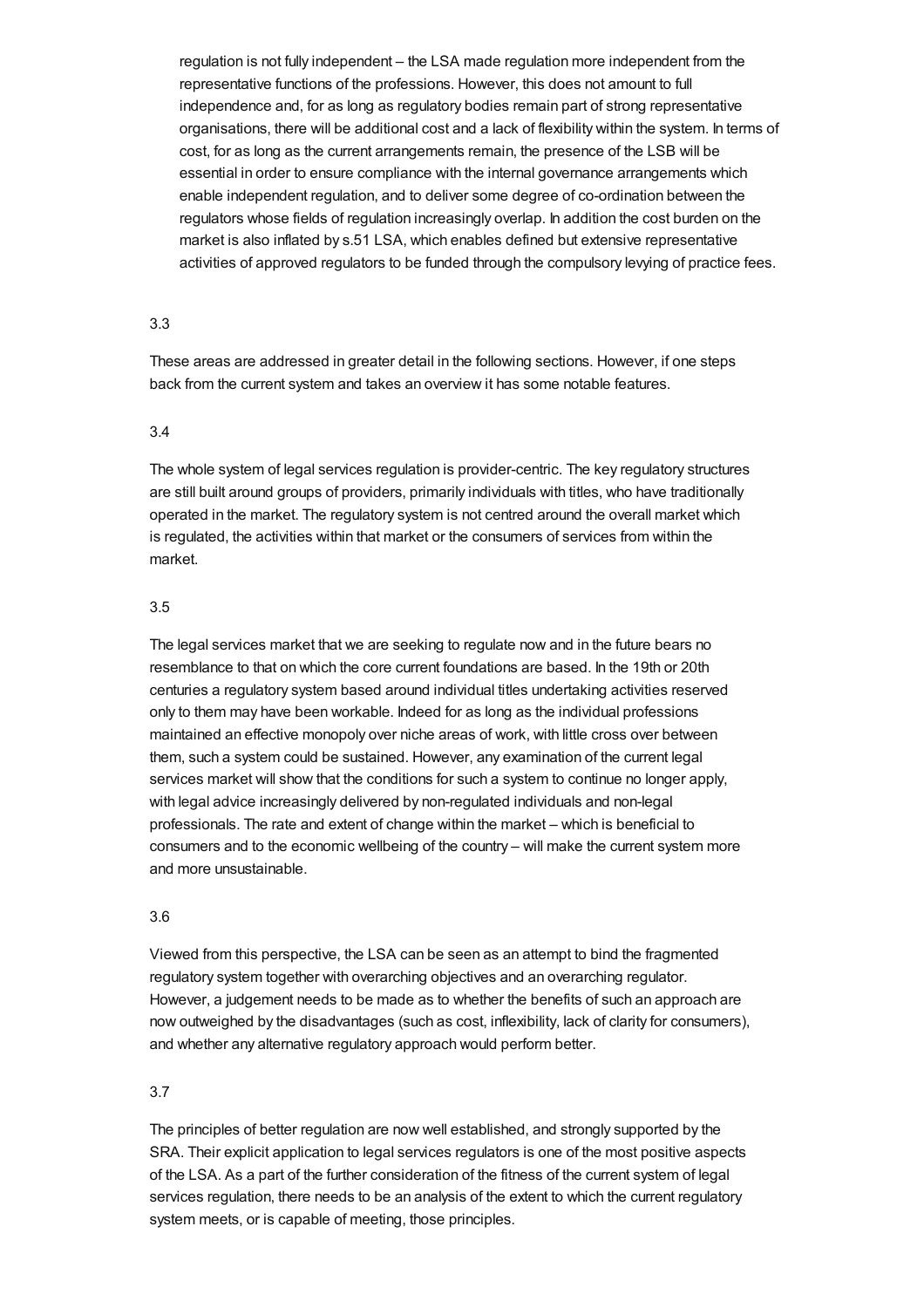# *Areas for further examination - inflexibility and overprescription*

4.1

In the SRA's view the preconditions for an effective system of regulation are:

a clear definition of the scope of the activities to be, or capable of being, regulated;

a mechanism to establish, maintain and hold to account an independent regulator – that is, independent from those subject to regulation and independent from the government and executive;

the provision of the necessary statutory powers;

clear regulatory objectives for the regulator; and

a requirement to meet the better regulation principles and regulatory best practice.

## 4.2

Past this point, caution is required before further detailed requirements are included in primary legislation. The market for legal services is evolving rapidly and the risks that the regulator must address to deliver the outcomes that flow from the regulatory objectives will change over time. Excessively detailed requirements set out in primary legislation run a significant risk of unnecessarily and inappropriately fettering the regulator's ability to meet the regulatory objectives in accordance with better regulation principles and best regulatory practice.

# 4.3

In fact, these are the conditions under which approved regulators are operating within the current regulatory framework. This damages the regulators' ability to regulate effectively in the public interest and increases cost and bureaucracy because they have to do things because they are required by the primary legislation and not because they are necessary when measured against the regulatory objectives and the better regulation principles.

## 4.4

A good example of inflexibility and over-prescription is s.91 (1) (b) of the LSA which requires the Head of Legal Practice of an ABS to report to the regulator, "any failure to comply with the terms of the licence". It is necessarily a requirement on any regulated body to comply with the regulator's regulatory arrangements. Given this, s.91 (1) (b) requires an ABS to report every breach of the regulatory arrangements to the SRA – no matter how minor. This is a disproportionate requirement and one which the SRA would not impose. Yet it has to because of the statutory requirement.

## 4.5

Similarly, Schedule 13 to the LSA deals with the approval by the relevant licensing authority of the holding by a non-authorised person of a restricted interest in a licensed body. The provisions concerning who is subject to such approval are extremely complex and prescriptive. The SRA has now had experience of licensing 169 bodies and the complexity of Schedule 13 has been one of the factors that have led to the licensing process taking time to complete. We believe that it is important to be able to require the approval of individuals throughout the ownership structure of a licensable body but it is the mandatory nature of Schedule 13 that sometimes causes difficulties and does not allow the SRA to take a risk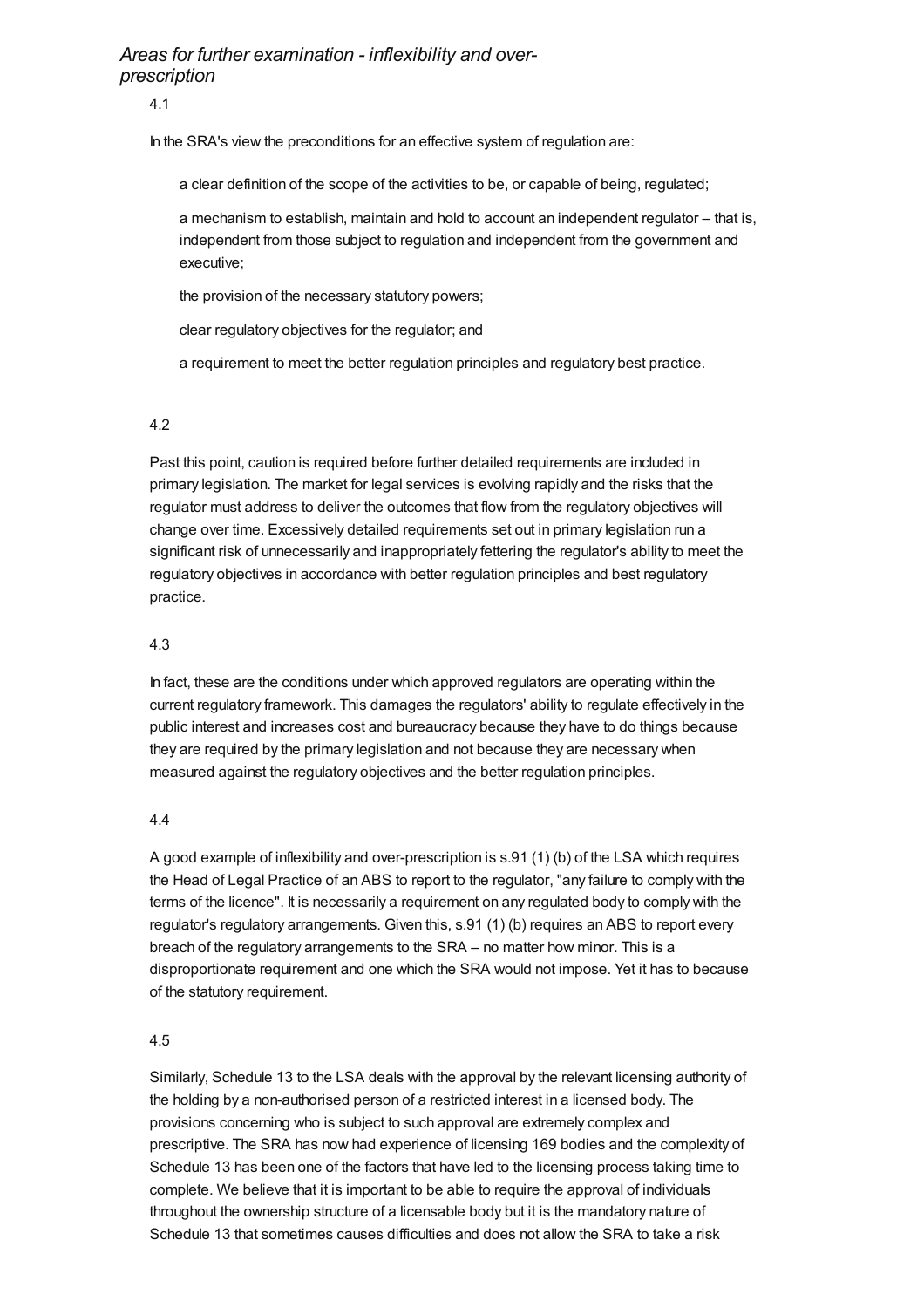based approach to regulation.

#### 4.6

These issues could be addressed by amending Schedule 13 to allow licensing authorities to exercise discretion in the approval process. This would enable a licensing authority to consider whether it is proportionate from a risk based perspective to approve all persons throughout the ownership structure.

# 4.7

Another example is provided by s.9 Administration of Justice Act 1985 (AJA) as amended by the LSA. The amended AJA is the basis for entity regulation by the SRA. Whilst the regulation of individuals plays, and will continue to play, an important role in legal services regulation, the primary regulatory mechanism is now on the entities providing legal services. Section 9 is highly prescriptive about the form of the legal structures that may be utilised and the approval of those structures. This is already causing difficulties in the authorisation and regulation of English and Welsh law firms either merging with or entering into alliances and groups with overseas law firms. In addition, without changes to primary legislation the SRA are unable to entity regulate traditionally structured law firms with a sole solicitor principal. Such firms can be of significant size with many employees, including other solicitors. However, at present they cannot be regulated as entities but only as "sole practitioners" through an endorsement on the sole principal's practising certificate. In order to enable the SRA, as far as possible, to use a common regulatory approach, the key entity based regulatory requirements are duplicated in the regulatory Handbook so as to apply to sole principals in their practice. However, such an approach necessarily increase the volume of regulatory arrangements, their complexity and resources needed to maintain them.

## 4.8

These are simply a small number of examples to illustrate the difficulties caused by the overprescription of regulatory requirements in primary legislation. They are a direct driver of cost, a barrier to better regulation and tend to be a barrier to development and innovation by law firms.

## 4.9

Addressing these issues could be a first step to enable regulators to improve the regulation of legal services in England and Wales as they would enable each of the Approved Regulators to follow the principles of better regulation more closely. They could be made (albeit requiring changes in primary legislation) without changing more fundamental (and possibly more controversial) aspects of the current regulatory arrangements. These issues must be addressed in any replacement of the existing legislation with a new Act. If the outcome of the Ministry's review is not to be a fundamental review of the regulatory approach and significant statutory change, there would still be significant benefit in reviewing the current statutory provisions and stripping out unnecessary prescription.

# *Areas for further examination - complexity of primary legislation*

# 5.1

The SRA now operates under an extremely complex statutory framework as the majority of our regulatory powers are derived from several statutes: the Legal Services Act 2007, the Solicitors Act 1974, the Administration of Justice Act 1985 and the Courts and Legal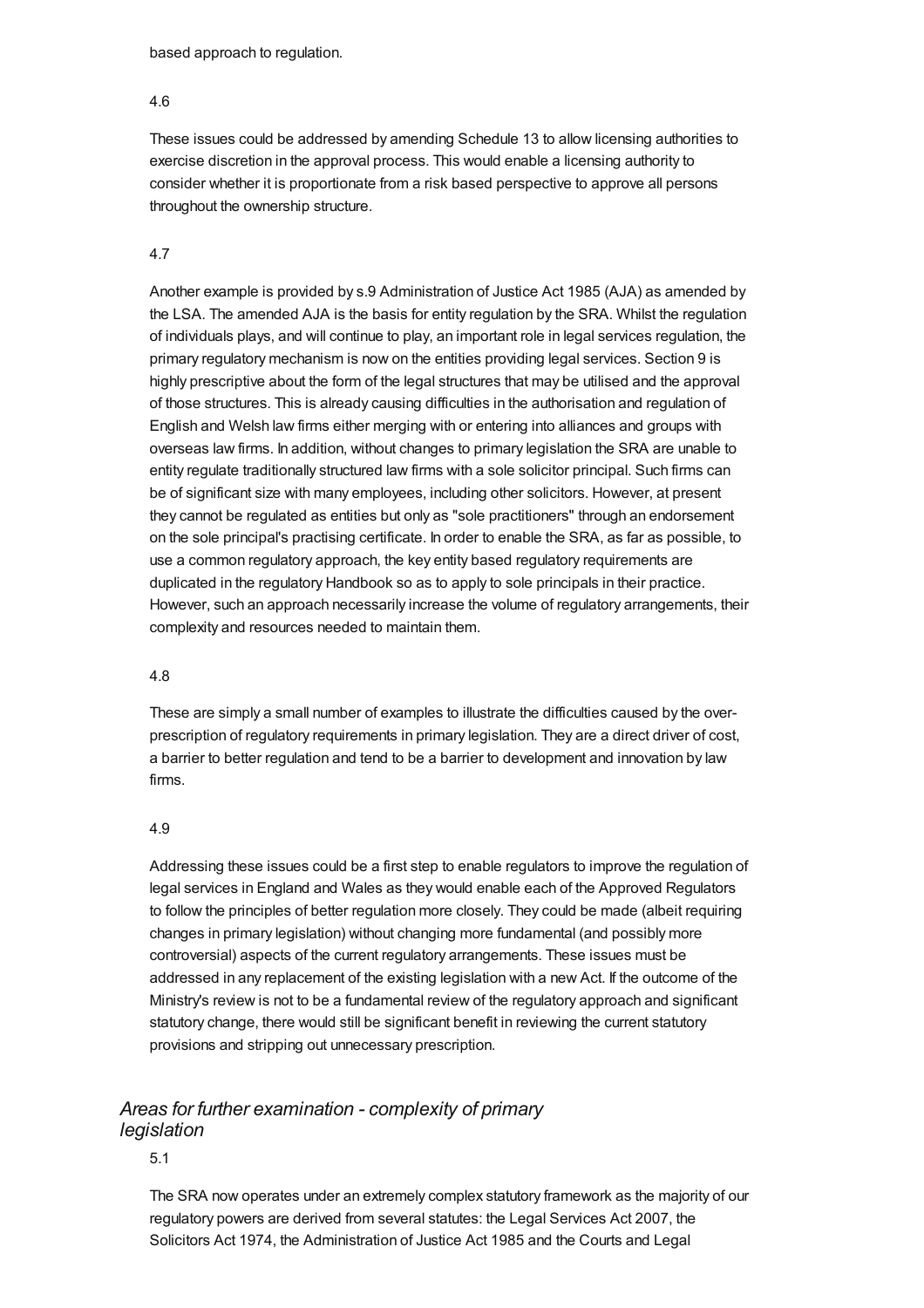Services Act 1990. In addition to these Acts, some additional powers in relation to licensed bodies are also found in the Legal Services Act 2007 (The Law Society and the Council for Licensed Conveyancers) (Modification of Functions) Order 2011. This complex statutory framework creates difficulties for those we regulate to understand our statutory authority for certain powers and also causes problems with consistency as our powers sometimes vary according to the particular individual or entity that we are regulating.

## 5.2

There are inconsistencies in the legislation, for example the SRA has different statutory powers in respect of traditional law firms and ABS.

# 5.3

With the exception of the LSA, the other approved regulators operate under different legislative provisions, again with differing powers. There are two aspects to this:

first, the SRA itself is faced with regulating recognised and licensed bodies with different sets of statutory powers; and

second, the approved regulators, regulating within a single market and increasingly the same or overlapping services, do so with different statutory powers.

## 5.4

In relation to the first of these issues, there are numerous areas of difference faced by the SRA. For example, in respect of:

compensation arrangements;

fee charging powers; and

disciplinary and fining powers.

Further information on these specific issues is set out at Annex A; although it must be emphasised that they are simply examples from amongst a wider range.

# 5.5

The SRA advocates a single statutory framework for entity regulation in the legal services market with a common set of statutory regulatory powers and without specific statutory obligations on regulators to treat particular types of regulated entity differently from any others. This does not mean that all regulated entities will be subject to the same regulatory processes or controls. However, where these do differ they should differ as a result of a transparent and proportionate response to the different risks posed to the regulatory objectives posed by, for example, different business or ownership structures. The SRA's view, from its experience of ABS licensing and supervision to date, is that the regulation of ABS does not require a separate statutory scheme.

## 5.6

In relation to the second bullet point at paragraph 5.3 above, the issue is that, viewed from a public interest or consumer perspective (rather than a provider or regulator perspective) the regulation of entities delivering the same types of legal service to the same consumer population to different rules and standards, seems to make little sense. Why should, for example, protections or remedies attaching to the same service (e.g. conveyancing) differ for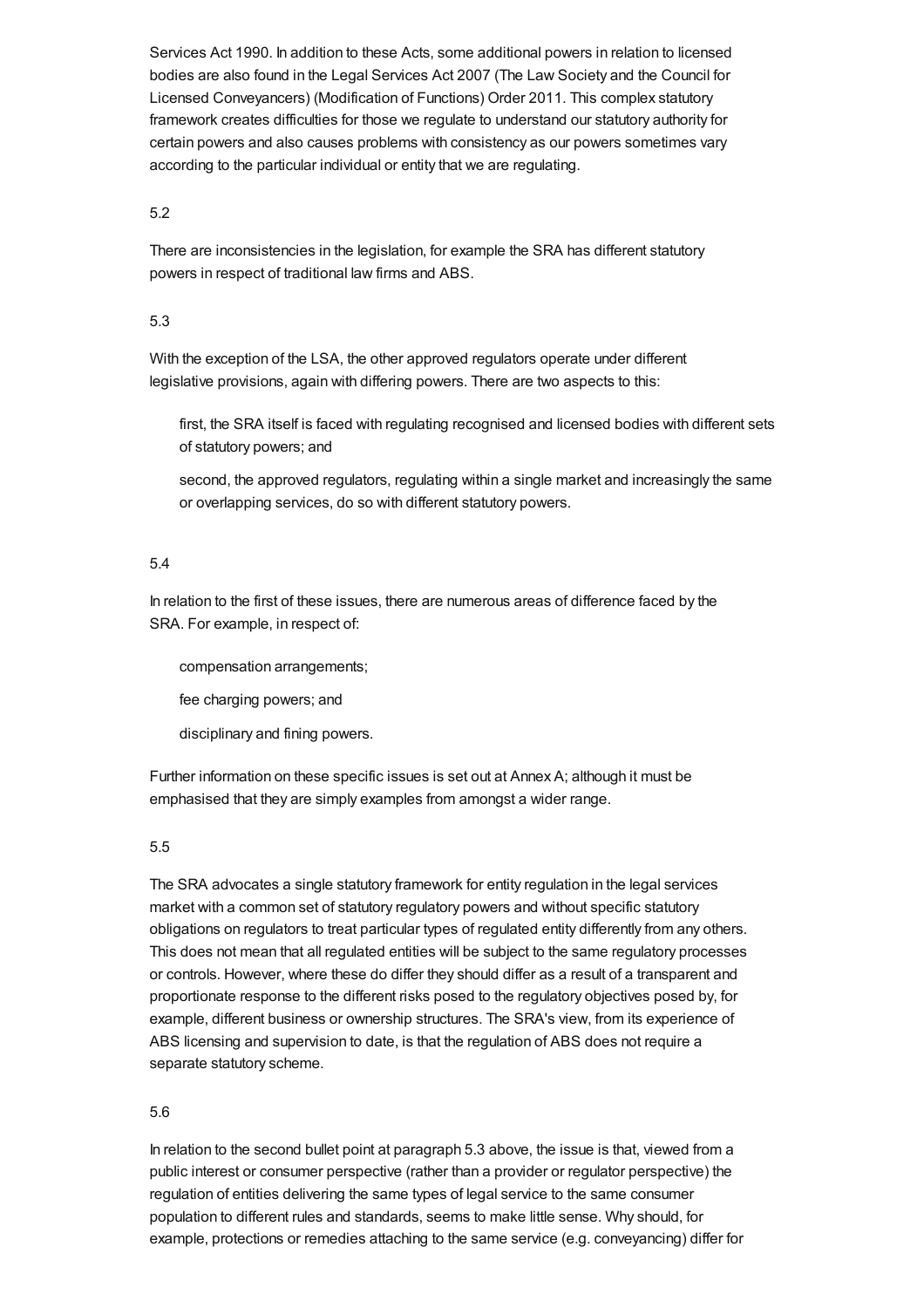a client depending on the statutory basis for the regulator of the service provider selected?

5.7

This patchwork of legislation and inconsistency (both applying to individual regulators and as between different regulators) adds complexity, obscures transparency of regulation and adds cost to the system. In the SRA's view it is well overdue rationalisation into a single piece of consolidated legislation. Should this be undertaken then it would also be an opportune time to address the issue of over-prescription and inflexibility identified in section 4 of this paper.

# *Areas for further examination - inadequate and irrational foundations for regulation*

6.1

The LSA left the pre-existing reserved legal activities in place as the basis for legal services regulation. In some ways this was an understandable decision. The LSA was a major change in the regulation of legal services and, following as it did from the OFT and Clementi reports, the strong focus of the public and political debate was competition, the economic liberalisation of the delivery of legal services and the changes to the structures for regulation felt to be necessary for that liberalisation to be carried through. Within this context there was, reviewing the debates with hindsight, a sense that a concurrent review and reform of the underpinning foundation of legal services regulation (i.e. the reserved activities) simply lay in the "too difficult" box. There is also a sense that it was considered that, in practice, they could continue to serve as the basis for the effective and broad regulation of legal services for two reasons:

first, because there had been little evidence of commercial legal service providers seeking to provide only non-reserved activities outside of the scope of the existing regulators' grip; and

second, because the long-existing approach to legal services regulation in England and Wales, primarily regulation "by title", had ensured that the very wide range of non-reserved legal activities being provided to consumers was regulated because all of the activities delivered by, for example, solicitors were kept within the regulatory grip of the relevant regulator.

### 6.2

In practice, neither of these two assumptions has proved to be correct. First, because there has been a significant growth in the commercial provision of non-reserved legal activities by unregulated providers. For example, Employment Tribunal statistics show that from 2009/10 to 2011/12 the proportion of claimants represented by lawyers fell from 69% to 46%, by Trade Unions from 5% to 3% whilst representation by other types of organisation/individual rose from 7% to 30%. Second, because the mechanisms used by existing regulators to maintain their wide grip on all legal activities (such as the SRA's separate business rule) are being challenged by the LSB as being inconsistent with competition and with the will of Parliament (i.e. Parliament's decision that only the reserved activities required regulation).

#### 6.3

The decisions made by Parliament not to review the reserved activities can be viewed in two ways. One view is that it was a completely correct political judgment to ensure the delivery of the critically necessary changes by ruthlessly excluding from consideration a complex issue that would have distracted attention and may have endangered the successful implementation of those key changes. The alternative view is that it was a significantly missed opportunity to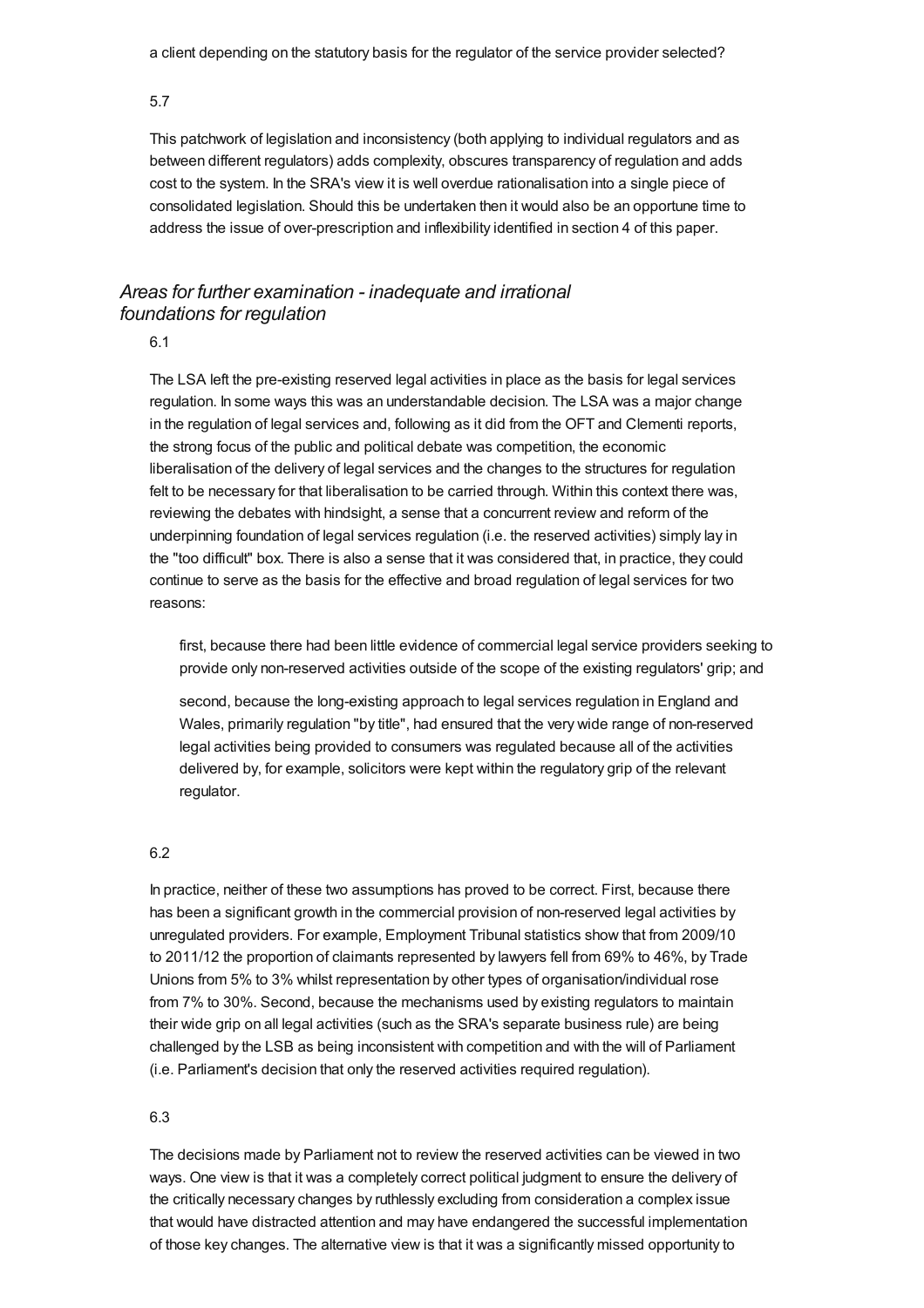undertake the necessary complete, radical and once in a generation overhaul that was necessary.

#### 6.4

Regardless of the rationale for the decisions made in 2007 and earlier, they have, in our view, resulted in a significantly unsatisfactory system of regulation. The result is what has been described as a "patchwork quilt" of legal services regulation which does not necessarily serve the citizen's interest in the wider aspect of the rule of law (how it operates in the public interest and how quality legal services are delivered to a high ethical and professional standard) and, specifically as an aspect of this, how the interests consumers are protected.

#### 6.5

In our view this detriment arises because of:

a lack of clarity for consumers about which legal services are regulated and which are not against an underlying consumer expectation that all professional legal services will, in one way or another, be regulated (as evidenced, for example, in the University of Leicester's report for the Legal Ombudsman (2011) and the SRA's 2011 research, Consumer attitudes to the purchase of legal services);

a lack of consistent consumer protection and redress not only between regulated and unregulated legal services but also between services regulated by different regulators;

a lack of focus on quality, standards and ethical behaviour across all legal services leading to the risk of a failure to get things right first time for consumers and, therefore, an unnecessarily heavy reliance on redress.

#### 6.6

As a result the SRA's view is that, particularly with the experience that the SRA and others have had in implementing the LSA changes, it is now clear that the time has come to complete the reform process.

## 6.7

In order to address all of the issues the SRA advocates a move to defining all legal activities as being within the scope of regulation. To achieve this it would first be necessary to define "legal activity". This might be possible by taking the approach adopted in the Financial Services and Markets Act 2000 where, in Schedule 2, a very long list of specific financial services activities is identified. Essentially this would involve adding specific activities to the reserved legal activities currently set out in s.12(1) and Schedule 2 LSA. Alternatively, and in our view a better approach would be to encompass the currently reserved legal activities as well as legal activity as defined in section 12(3)(b) of the LSA:

"(b)

any other activity which consists of one or both of the following -

(i)

the provision of legal advice or assistance in connection with the application of the law or with any form of resolution of legal disputes;

(ii)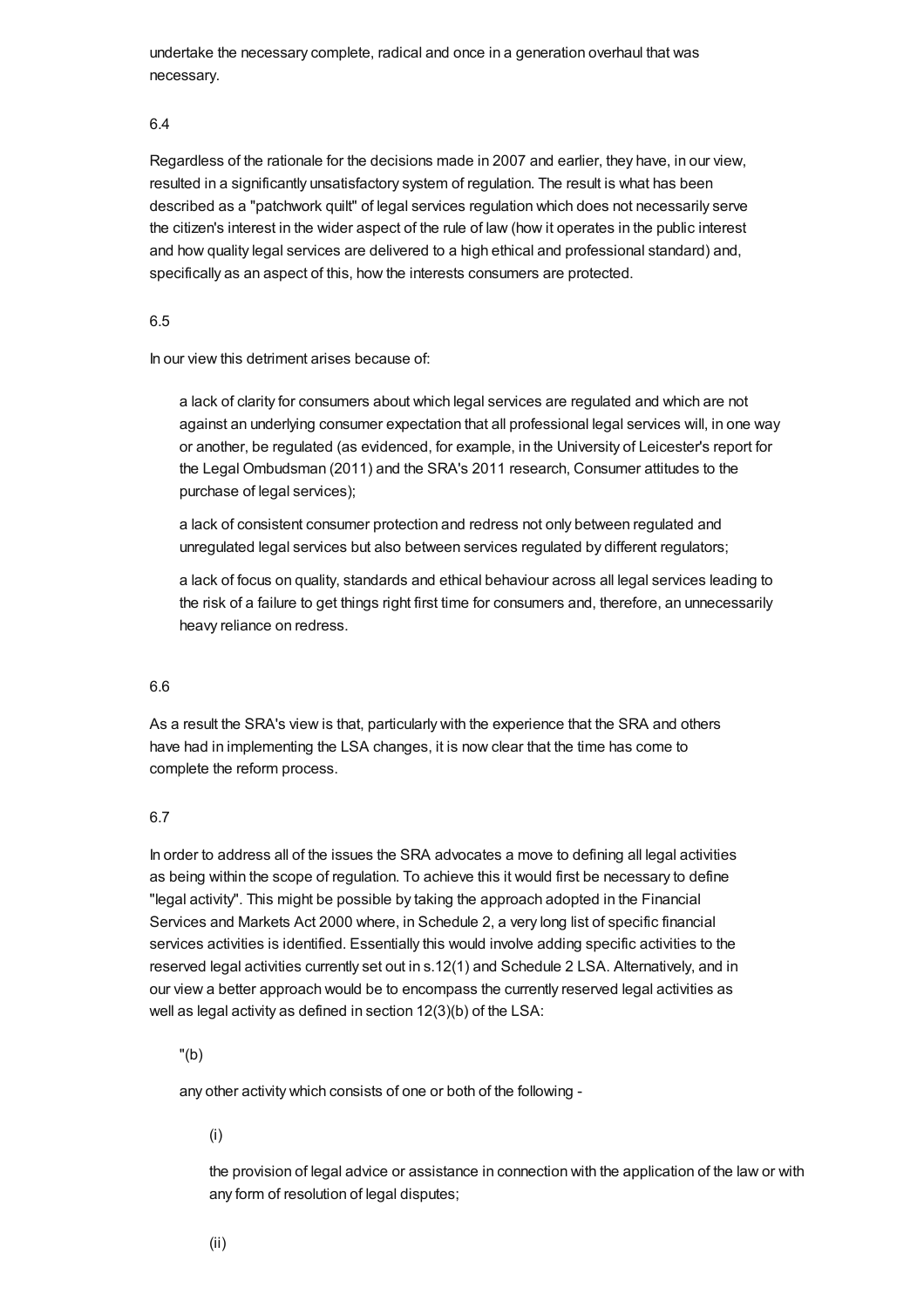the provision of representation in connection with any matter concerning the application of the law or any form of resolution of legal disputes."

## 6.8

In principle, this would bring within the scope of regulation, and therefore consumer protection, the entire range of currently unregulated legal services - e.g. the provision of employment advice by non-regulated employment service providers and will-writing service providers.

## 6.9

To achieve proportionality in accordance with the requirements of the Government's principles on better regulation such an approach could include provisions for exemptions/exclusions, for example, in the following types of circumstance:

where another competent regulator which meets the necessary standards for independence, training, supervision and enforcement exists. An example would be where an accountant provides tax advice which fell within the definition of legal activity that must be regulated. This activity is regulated, now, by the Institute of Chartered Accountants in England and Wales and the legal advice would either be encompassed within their regulation or, under a specific exemption (for example in the same way as solicitors are currently able to provide financial advice under the Part XX exemption provisions under FiSMA;

where the provider is a practising member of a foreign regulated legal profession and the advice relates to the application of that jurisdictions' law; or

where the activity is a necessary but subsidiary part of a main service which is not itself a legal activity that must be regulated. An example would be incidental advice on an employment contract provided by a recruitment agency to a job-seeker.

## 6.10

The regulation of all such activities would have to be undertaken within the objectives currently provided by the combination of ss.1 and 28 LSA which require regulators to take account of issues such as targeting and proportionality. The arrangements applied to any particular category of activity should therefore be capable of being those necessary to address the relevant market failures without being disproportionate, reducing competition or increasing cost and barriers to entry.

## 6.11

A necessary part of this approach would be to ensure that the regulator, or regulators, was capable of deploying the full range of possible regulatory interventions appropriately (for example, making greater use of the provision of information direct to consumers which is a regulatory toll which has generally been under utilised by existing regulators). It should not be assumed that within this new approach regulators should continue to regulate in the way that they have historically done.

## 6.12

At one level this might appear to lead, necessarily, to increased levels of regulation and cost. However, in the SRA's view this would not be the case if such a system were introduced as part of range of reforms which reduced the overall complexity and costs of the system. The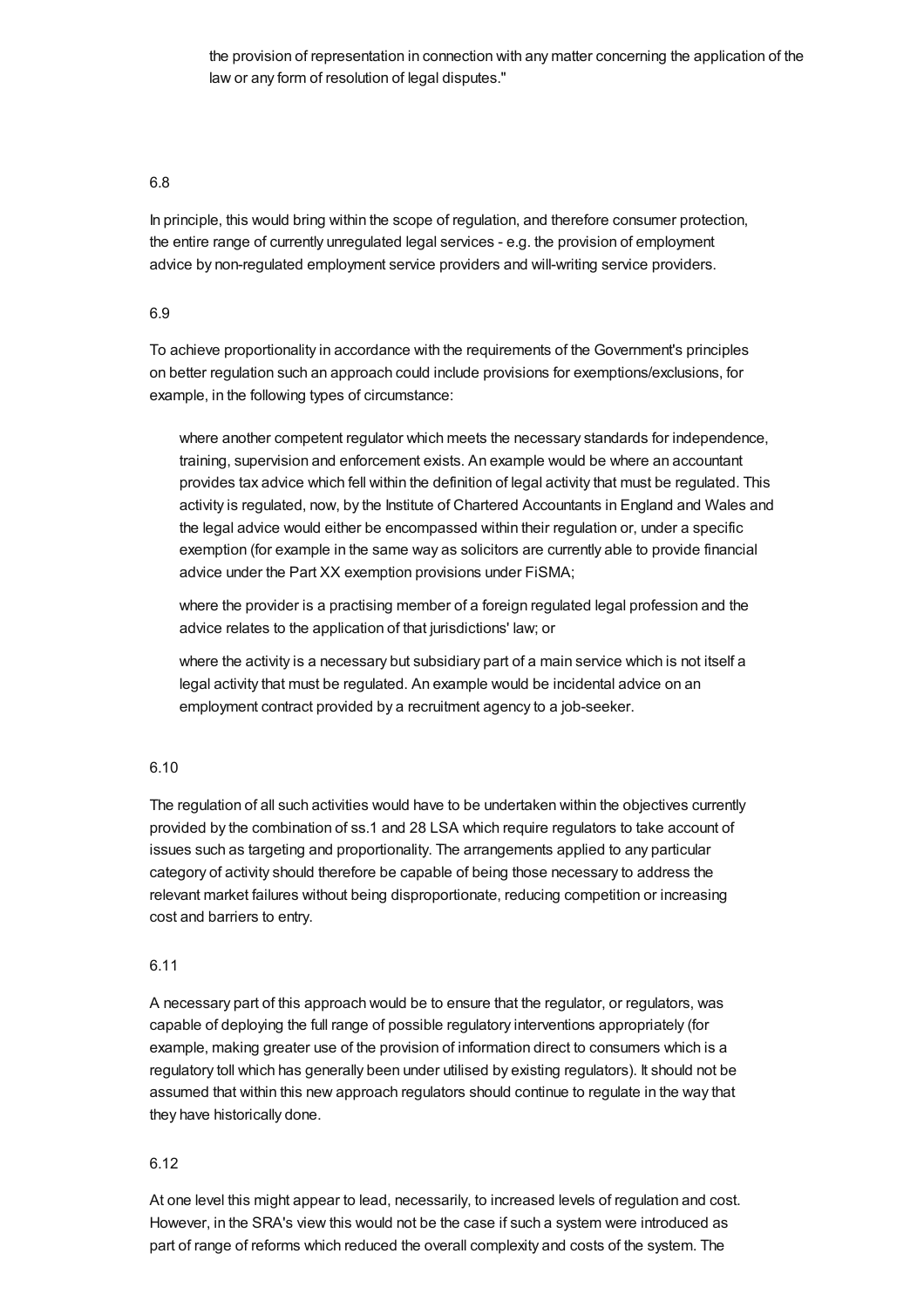broad definition of the activities within the scope of regulation would, of course be subject to the regulatory objectives, better regulation principles and regulatory best practice. The proper application of risk-based regulation by the regulators within this broader framework would, in the SRA's view, enable more proportionate and targeted interventions and, therefore, a reduction in the overall regulatory burden. In doing this, regulators should take account of the much greater levels of general statutory consumer protection afforded to all purchasers of goods and services. These protections are significantly greater than when many of the current legal services regulatory protections were first introduced. The regulators would be able to do this without the artificial proxies that are currently used as a result of the narrow scope of the reserved activities. Most importantly it would enable a move away from a reliance on regulation by title and by the structures permitted for regulated entities. In the SRA's view it is the key condition precedent to enable better regulation of the legal services market in the public interest and also relevant to addressing the issues identified in sections 6 and 7 of this paper.

# *Areas for further examination - the multiplicity of regulators*

7.1

In paragraph 3.4 we described the current system of regulation as "provider-centric". This is mirrored in the fact that the market currently has eight approved regulators with others seeking to become approved and existing regulators seeking to extend the scope of their regulation.

#### 7.2

Whilst it is understandable that organisations may wish to expand their range of activities (particularly where it enables those they regulate to expand their range of business), viewed from the perspective of the desirability of a simple, coherent and transparent system of market regulation, it is in the SRA's view undesirable.

## 7.3

Viewed from the perspective of the consumer it is confusing and difficult to understand. Consumers have differing levels of protection and redress depending on the regulator of the provider that they seek to purchase their service from. At paragraphs 5.3 and 5.6 above, we have referred to the impact on consumers of regulators applying differing regulatory standards and protections to services which, from a consumer perspective, are the same. Some of these differences flow from the differing statutory bases for the individual regulators. However, others flow simply from different choices made by the various regulators, for example, the conflict of interest rules applying to conveyancing transactions or the levels of indemnity insurance and compensation protections applicable to those transactions. It is not apparent that a system of legal services regulation with a greater emphasis on the needs of consumers would permit these differences.

## 7.4

In addition, such a system is necessarily more complex and costly to operate. Rules are required to manage the interfaces between different regulators and it is the multiplicity of regulators (including the need to consider applications for approval or extensions of regulatory remit) which provides one of the reasons for the existence of the LSB (with the additional systems costs that flow from that).

## 7.5

Given the current market for legal services and its future development, regulation based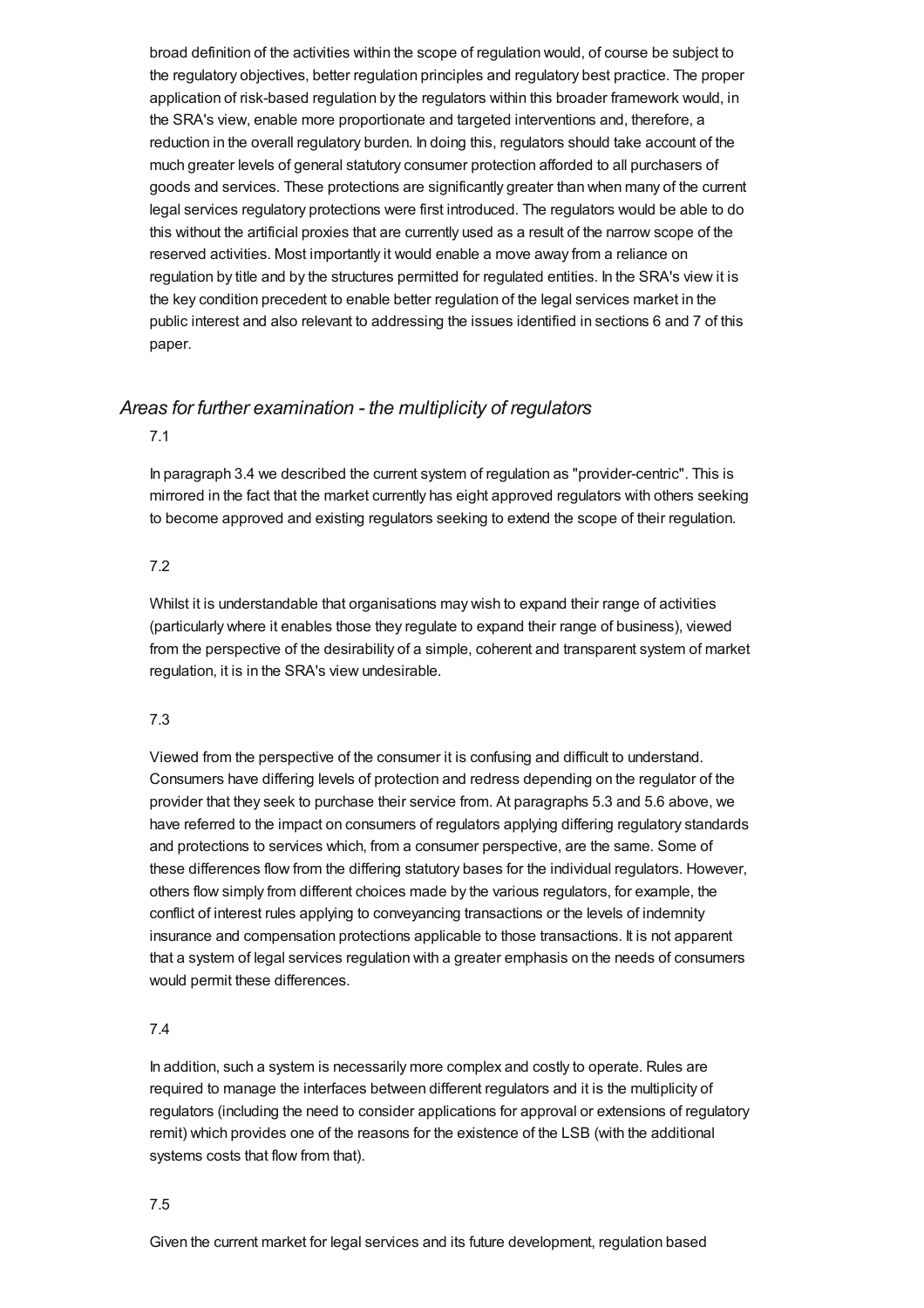around individual types of provider, with all of the consequences that flow from that, appears to be increasingly unsustainable. It is, and will growingly be, an unnecessary factor for businesses to consider as they evolve and seek to expand and develop their own structures and services to consumers.

# 7.6

The problems associated with this issue have become more acute with the increasing focus on entity regulation. When legal services regulators primarily focused on the regulation of individuals and titles the issue of regulatory overlap was to a large extent theoretical rather than practically problematic. However, within mainstream consumer legal services, it now seems probable that the current main entity regulators (the SRA and Council for Licensed Conveyancers) will be joined by The Bar Standards Board, ILEX Professional Services and the Institute for Chartered Accountants in England and Wales. Although the scope of the reserved legal activities regulated by each of these regulators may initially be narrow, it is inevitable that they will progressively increase to create greater areas of overlap. This is not a criticism of any individual regulator or an argument for the SRA to have, in some form, exclusive rights of regulation. Rather it is an issue that needs to be considered in the wider context of the public and consumer interest in a system of legal services regulation that is fit for purpose. It does not appear to be in the public interest, or in the interests of consumers, that the same regulated legal service might be delivered under one of, say, five different regulatory standards.

# 7.7

This issue is also related to that which is considered in section 8 of this paper regarding regulatory independence.

# *Areas for further examination - regulation is not fully independent*

8.1

As has been acknowledged, one of the benefits of the LSA 2007 was the requirement for regulation to be "independent" of the representative functions of the existing professional bodies (i.e. the approved regulators under the LSA 2007). However, it is important that there is clarity about the extent of this "independence". We do not have independent regulation of legal services in England and Wales in the sense that many of the other well established professions do.

# 8.2

This arrangement flowed from Clementi's recommendations where the options for achieving regulatory independence were considered.

# 8.3

Clementi recognised the need for legal services regulators to be independent; that is independent of both government and independent from those subject to regulation. His recommendation, given effect in the LSA 2007, was for operational rather than structural independence. Under these definitions "structural" independence implies no formal ties between a regulator and other bodies, and "operational" independence implies that there are formal ties, such that processes are required to allow the regulator to act in an independent manner.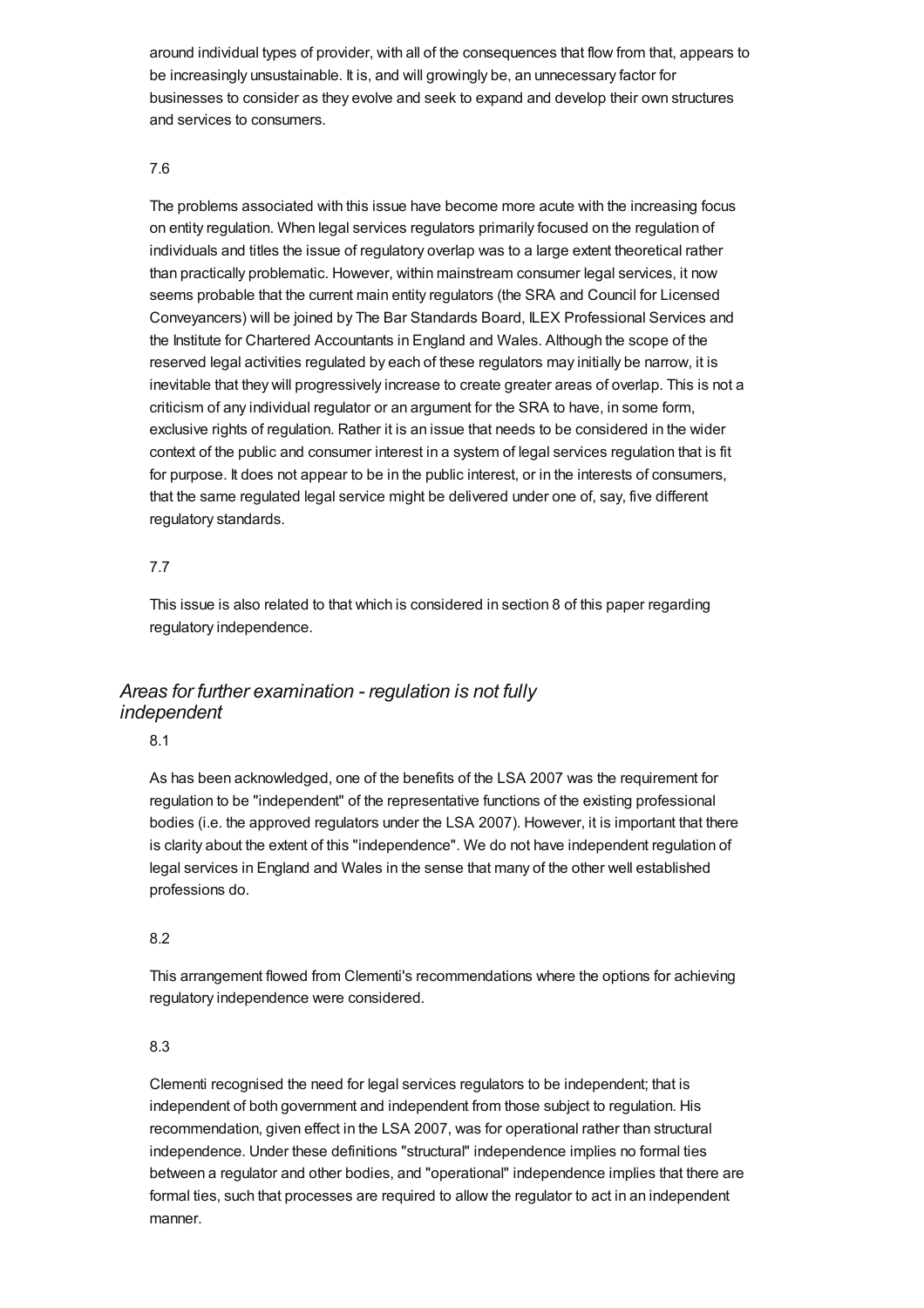# 8.4

We take it as a given that the need for independent regulation is accepted. There is a range of evidence setting out the benefits of regulatory independence through delivering decisions made in the public interest rather than in the interests of the regulated community. This primarily focuses on the benefits of regulators being free from outside influence and of decisions being made in the interests (both short and long term) of those being regulated rather than in the public interest. For example, in terms of making long term investment decisions which are likely to be more effective without the pressure of outside influence focusing on short term issues such as the immediate cost of regulation.

# 8.5

We consider it unlikely that the Government would seriously countenance a return to the pre-LSA position or that any serious commentator or professional body would advance such an argument - to do so would fly in the face of both well established public policy and the evidence of the problems which the pre-LSA position created. Given this, we have not included material to demonstrate the well established benefits of independent regulation or the practical evidence and experience we have to demonstrate that it would not be in the public interest to return regulatory responsibility to the representative organisations of those being regulated. However, we would be happy to provide further material on this issue if required.

# 8.6

The issue for consideration therefore is whether the compromise position, proposed by Clementi and adopted by the LSA 2007, of operational rather than structural independence is the optimum arrangement for regulation for the future.

## 8.7

It is important to note that the statutory provisions regarding operational independence in the LSA (s.30) are not, in themselves, particularly strong. The professional bodies remain the Approved Regulators and, from the SRA's direct experience, are still capable, within the statutory framework, of exercising, or attempting to exercise, a degree of influence over "independent" regulators. For example, the application for the SRA to become a licensing authority for ABS (a key step in the programme to liberalise the legal services market) required the approval of the Law Society Council. This was obtained but the process consumed a very significant amount of time and energy and there was considerable pressure to adopt an approach to licensing which, in the view of the SRA Board, was unjustified on purely regulatory grounds.

## 8.8

There are good reasons to believe, both in terms general regulatory experience and in terms of the specific position of legal services regulation, that structural independence would yield greater benefits than operational independence. This is because overall regulatory costs will be lower under structural independence, as certain structures and activities needed to ensure operational independence can be avoided.

#### 8.9

So for example, for as long as the current arrangements exist, there will, in the SRA's view, be an absolute requirement for the presence of the LSB in order to ensure that operational independence is maintained in each of the approved regulators. The SRA's experience has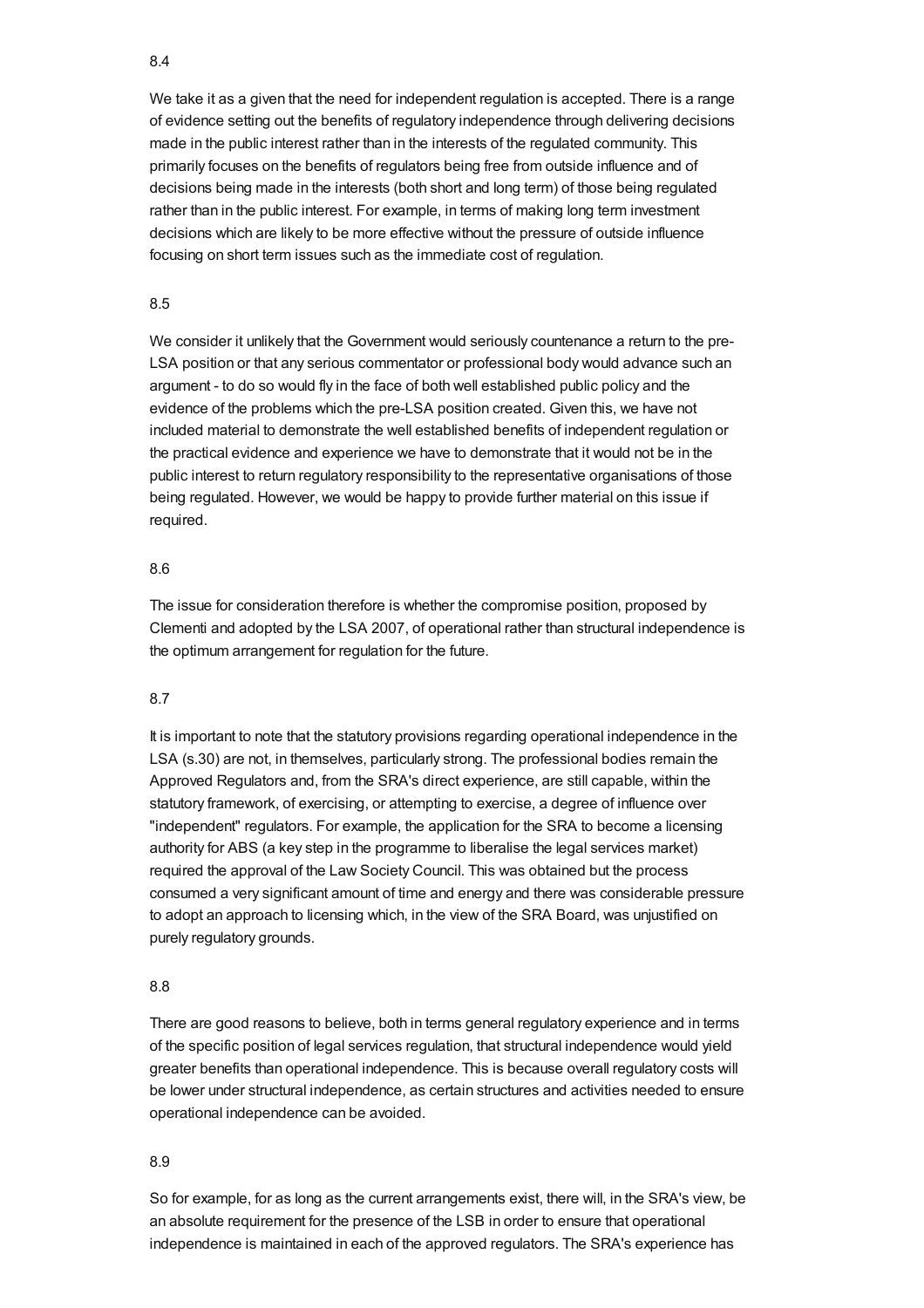been that the delegation of operational independence from the Law Society has been given grudgingly and constant vigilance is required, backed up by the prospect of intervention by the LSB, in order to ensure that the SRA is able to operate independently as required by the LSA 2007.

# 8.10

In addition, the current structures for operational independence require complex and expensive governance arrangements that consume time and management attention and add delay into regulatory decisions. At its simplest level, the SRA Board is subject to oversight by a Law Society "Business and Oversight Board", the Law Society Council and the LSB. These governance arrangements are costly.

# 8.11

In addition, it is, on one analysis, proper to consider the costs incurred by representative bodies using the "permitted purpose" provisions of the LSA 2007 as a cost to the regulated market (and hence the consumers of legal services") as a cost of the "operational independence" model. The entities regulated by the SRA since the introduction of ABS are evolving rapidly and we are now licensing many commercial entities (accountancy firms, insurance companies, major high street consumer brands) that would not consider themselves as solicitors firms and having little association with the Law Society and its activities undertaken on behalf of solicitors. Nevertheless they are required, as a condition of practice, to pay fees to fund the Society's activities. In the SRA's view this compulsory levy is now, and will increasingly become, unsustainable: not just for new business models but for all of those regulated.

# 8.12

To illustrate the magnitude of the costs involved and burden on the sector arising from the current settlement, in 2014 the SRA will require £53.7m in practising fees from individuals and entities for regulation; in addition we will charge £31.8m (plus a further £10m for reserves) for the Law Society's permitted purposes – this is in addition to the fees that must be levied to fund the LSB, the Legal Ombudsman, and the Solicitors Disciplinary Tribunal. When there is a real pressure to reduce regulatory costs across all types of regulation, can compulsory levies of this magnitude continue to be justified (in addition to the other additional costs of operational rather than structural independence) when there might be a more effective alternative?

## 8.13

When this issue was considered by Clementi it seems that there were two main reasons for the selection of this model over full structural independence (it was, for obvious reasons, the model preferred by the existing professional bodies):

concerns were expressed about how structural independence could be established free from government influence (which is accepted as an essential criterion given the need to ensure the independence of the legal professions from the executive –actual and perceived); and

Clementi felt that the operational independence model would best maintain the commitment of the professions to good regulation.

## 8.14

In respect of Clementi's second concern (professional commitment) it has been the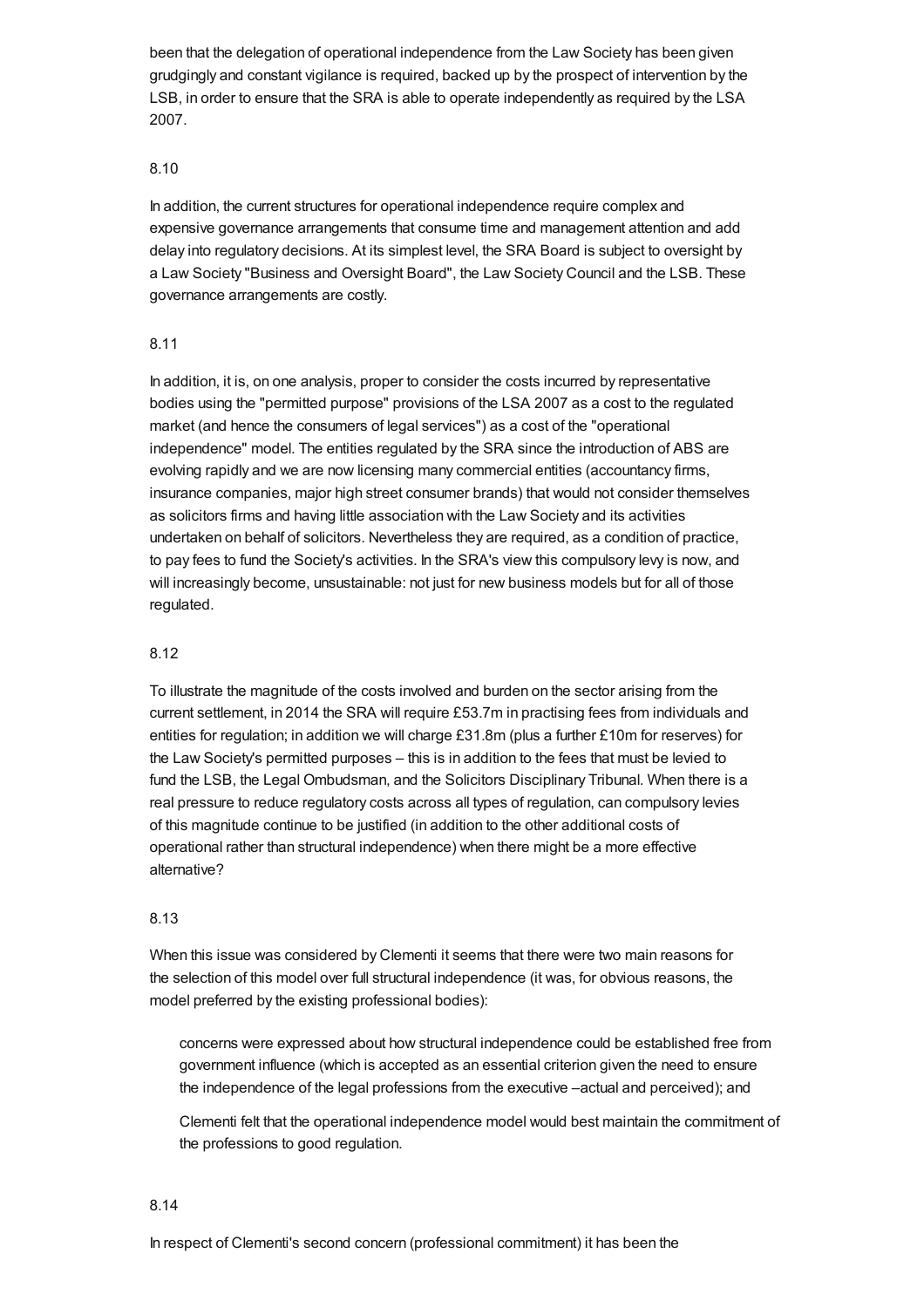experience that this has been more of a theoretical benefit than a practical one and therefore little or nothing would be lost by the move to full structural independence from operational independence. This does not mean that individual professionals and individual firms are not supportive of high professional standards or of good regulation in the public interest; nor that regulated professionals should not play a major part in the work of the regulator (as they do through membership of the SRA Board, its committees, and through extensive networks of consultation). Rather, it is the case that little or nothing is added to this commitment by placing the regulatory body within a body that sees its purpose, and is seen by many of its members, as overwhelmingly representative in nature. In addition there is, to put it at its lowest, scope for confusion in the eyes of the public and consumers as to the independence of the SRA given that it is legally and structurally a part of the Law Society.

#### 8.15

In relation to the first point, it would be possible to put in place a regulatory entity that was both independent of government and independent of the profession. For example, possible models of independent press regulation, developed post the Leveson report, produced technically viable options. In our view a model involving an independent appointments panel for an independent regulator, accountable to Parliament, could be developed. In doing so it would, of course be essential to demonstrate that the new system was, both in theory and in practice, undeniably independent from government and the executive and that the regulator would have an appropriate understanding of both legal services markets and the values that lawyers protect. However, the key issue might well be whether, given the powerful interests that might favour the status quo, such a model could be delivered (again providing analogies with the post-Leveson debate on press regulation).

#### 8.16

In considering the options that might be available, the SRA believes a number of additional factors should be noted.

#### 8.17

Should a structurally independent model be developed, the existing arrangements for the LSB would not be appropriate. For example, the Chairman and members of the Board are directly appointed by the Lord Chancellor. A structurally independent frontline legal services regulator could not have such a close accountability to a member of the executive. Therefore, the SRA's view that consideration should be given to the benefits and disbenefits of a structurally independent legal services regulator should not be read as advocating that the LSB as currently constituted assume that role.

#### 8.18

In addition, although we refer to an independent regulator we believe that all options should be considered as to whether there should be a single frontline regulator or a number of regulators. The issues arising from either model would be different.

#### 8.19

Finally, the issue of structurally independent regulation needs to be considered in the context of the legal services sector, and how it is likely to develop over the next ten to twenty years, and the issues raised earlier in this paper; particularly in regard to the purpose of regulation, its scope and the current multiple regulator model. In doing so we would argue for a broad consideration of the issues and options.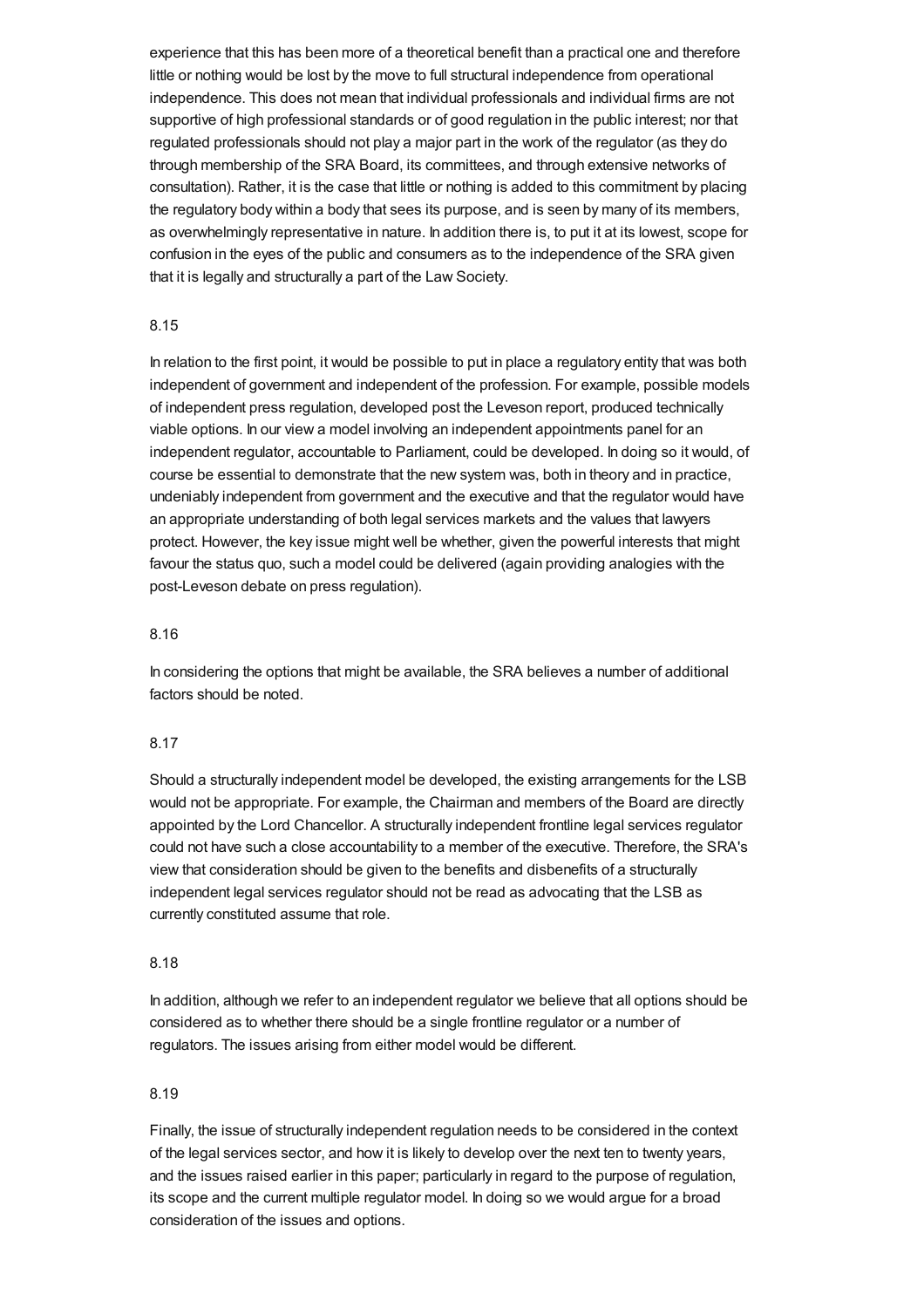#### 8.20

For example, there is not a simple choice to consider between the current model and ones where the current regulatory responsibilities of the eight approved regulators are simply moved to eight structurally independent regulators or a single independent regulator. For example, in section 7 we referred to a particular concern about the multiplicity of entity regulators as opposed to title regulators and the potential this has to cause a lack of clarity for consumers and the requirement to manage multiple regulatory overlaps for providers. Given this, one model that might be considered would be for there to be a single regulator for legal services and legal entities, but with the professional bodies assuming certain responsibilities for the award of titles. It is possible that the strongest argument for a move to structurally independent regulation will be the need to remove the complexity and risks to consumers arising from the multiplicity of entity regulators within a single legal services market.

## 8.21

For the above reasons the SRA believes that a full analysis of the options for structural independence of legal services regulation needs to be undertaken by MoJ as a result of this call for evidence with a full impact analysis both of the financial and other benefits and disbenefits. In undertaking this analysis it will be important to start from the purpose of public interest legal services regulation, an appreciation of the current and future direction of the market, the needs of consumers within that market, the wider public interest, and the principles of better regulation.

# *Conclusions*

# 9.1

In the SRA's view, the case for further analysis and work on all five of the areas covered above is overwhelming. The legal services sector is important to the England and Wales, not just to individual citizens and consumers but also to the economy. There is scope for significant improvement in the current arrangements. At present we would consider these to be significantly desirable but, given the pace and degree of innovation and development within the sector they will very quickly become essential if the system of regulation is not, itself, to become detrimental to consumer interests and sector development.

## 9.2

It is, unfortunately, the case that the changes required necessitate primary legislation and it is recognised that government and Parliamentary time to effect such changes is limited and only areas of real priority can expect the application of such resources. Nevertheless, we consider that the potential benefits flowing from changes in the areas set out above have the potential to be significant and therefore justify the application of those limited resources.

## 9.3

There is little doubt that remedying the issues identified in sections four and five of the paper, although still requiring legislation, would be less contentious and therefore easier to deliver than the issues identified in sections six, seven and eight. They would however, still provide significant improvements in the regulation of legal services and, therefore be worthwhile in their own right.

#### 9.4

The SRA very much welcomes this initiative by the Ministry and is keen to continue to be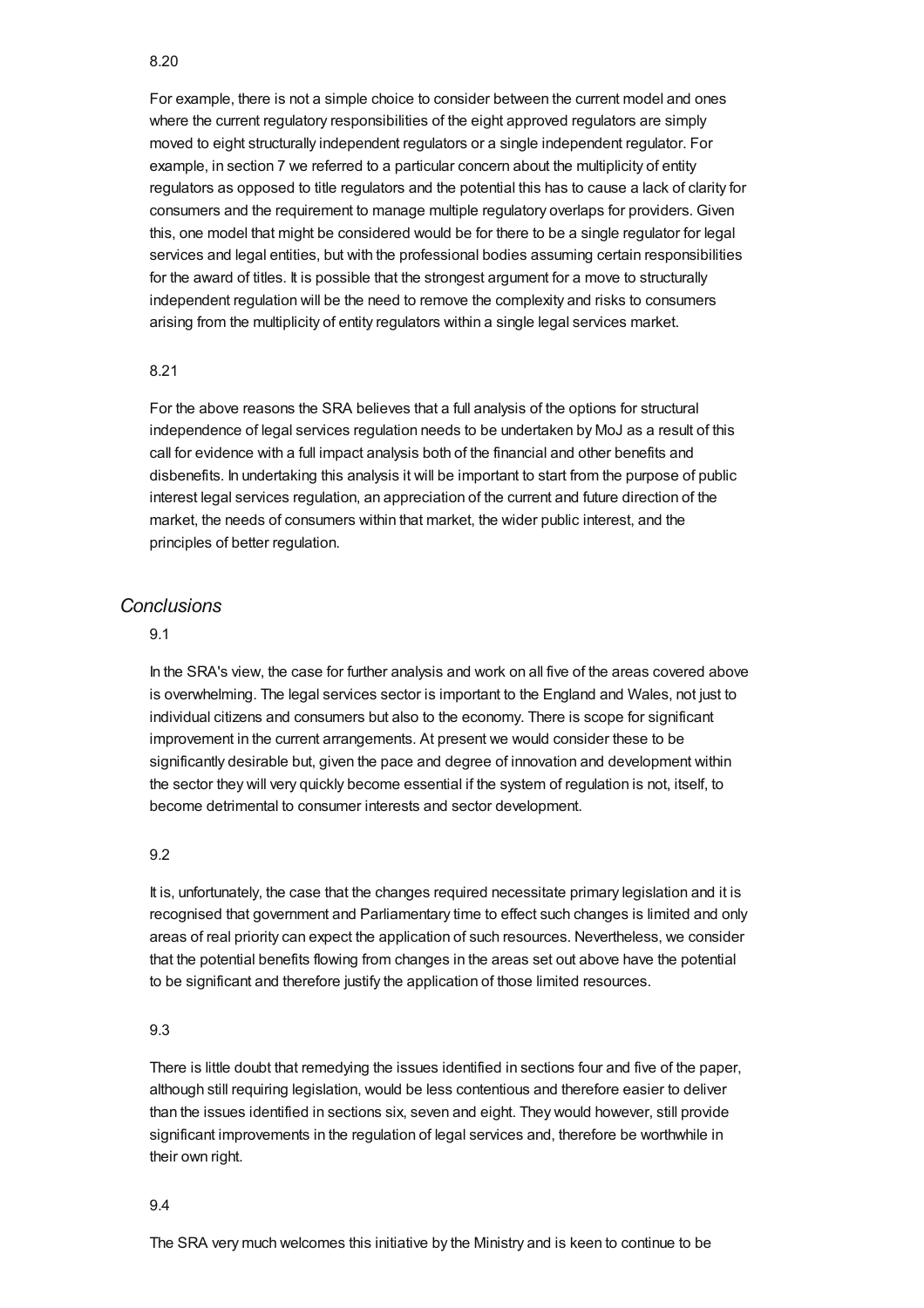# *Annex A*

# *Complexity of current legislation – further detail*

- 1. Section 5 of this paper refers to the problems arising from the complexity of the statutory framework within which the SRA operates. This annex provides more detailed information to support the specific examples provided in section five. It should be noted that these are simply examples and not a comprehensive list of all the issues; of which there are many.
- 2. Examples of the differing nature of the statutory powers provided to the SRA include the provisions in the LSA concerning compensation arrangements do not provide sufficient powers to enable the SRA to operate a compensation fund scheme which provides the same protection to clients of licensed bodies as it does for clients of solicitors and recognised bodies. The Solicitors Act 1974 (SA) expressly permits the Society to make rules requiring contributions to the fund. It also sets out certain powers in relation to the maintenance and administration of the fund. These include the power to:
	- a. recover contributions as a debt;
	- b. invest money held in the fund;
	- c. insure the fund;
	- d. borrow for the purpose of the fund in accordance with its rules; and
	- e. charge any fund investments as security for such borrowing in accordance with its rules.
- 3. Section 83(5) (d) of the LSA provides that licensing rules of a licensing authority must contain "appropriate compensation arrangements". Paragraph 19 of Schedule 11 to the LSA then clarifies that these rules may authorise the licensing authority to:
	- a. establish and maintain a fund or funds;
	- b. take out and maintain insurance with authorised insurers;
	- c. require licensed bodies or licensed bodies of any specific description to take out and maintain insurance with authorised insurers
- 4. In order to address the differences between the statutory powers available under the SA and the LSA in relation to compensation arrangements, it was necessary for an Order to be made under section 69 of the LSA which modified various provisions in the Solicitors Act 1974 (SA) to apply them to licensed bodies and to allow the compensation fund to be operated as a single fund. The original section 69 Order – The Legal Services Act 2007 (The Law Society and the Council for Licensed Conveyancers) (Modification of Functions) Order 2011 – modified the SA to enable the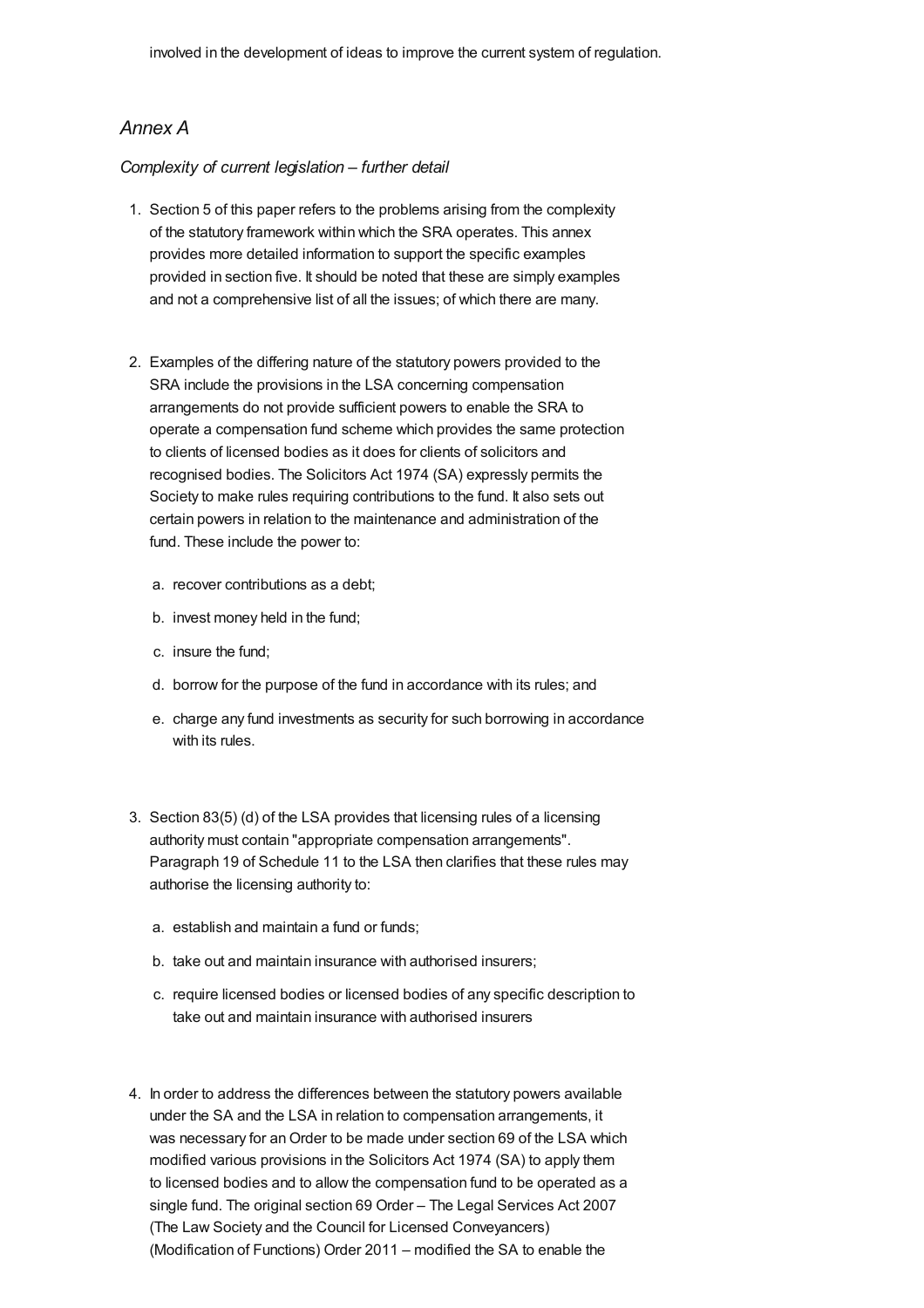Society to make rules so that the compensation arrangements would extend to licensed bodies during a transitional period which was due to end on 31 December 2011. This Order was subsequently amended to remove references to the transitional period. This Order would not have been necessary if the appropriate powers were contained in the LSA.

- 5. Another example is that the fee charging powers in Schedule 11 to the LSA have also caused difficulties because of inconsistencies with the fee charging powers in the Administration of Justice Act 1985 (AJA). Schedule 11 to the LSA does not make provision for the SRA to charge for the approval of certain role holders in a licensed body. This means that whilst the costs of the approval process can be incorporated into the initial application fee to become a licensed body, there does not appear to be any provision to enable the SRA to charge for approvals that may be required after the licence has been issued, for example, where there is a change in an authorised role holder such as a HOLP or HOFA. The position is different under the AJA as section 9(2)(aa) of the AJA allows the SRA to charge a fee for other applications that are made under the rules that apply to recognised bodies. This inconsistency causes difficulties when trying to develop processes that are appropriate for both recognised bodies and licensed bodies.
- 6. As well as introducing a new type of law firm, the Legal Service Act introduced a separate disciplinary regime for such law firms. Broadly speaking the majority of disciplinary decisions in respect of 'traditional' firms and those working within them are made by the Solicitors Disciplinary Tribunal ('SDT'). In contrast, disciplinary decisions in respect of Alternative Business Structures are made by the SRA and instead can be appealed to the SDT.
- 7. Our view is that two very distinct disciplinary regimes for potentially very similar misconduct and very similar firms is undesirable and carries unnecessary complexity. For example, a solicitor working in an ABS found to have been involved in very serious misconduct may be disqualified from working in ABSs under the Legal Services Act by the SRA. However, the evidence would need to be tested again and a further decision made at the SDT (such as to strike the individual from the roll of solicitors) in order to prevent the individual from carrying on some other types of legal practice as a solicitor. There is therefore a significant risk of duplication in time and cost. There is also a risk of significant concern among stakeholders in respect of what might be felt to be inconsistent outcomes between the two regimes.
- 8. Since obtaining significantly increased disciplinary powers in respect of ABSs (including power to levy a fine of up to £250m) the SRA has reviewed its disciplinary and adjudication processes to prepare for the use of those new powers. It is perhaps difficult to reconcile the fact that the SRA is now operating a statute based disciplinary regime for one type of law firm involving significant penalties and removing individuals from practice (with appeal to the SDT) alongside the 'traditional' regime where most decisions made are subject to a considerably more time consuming and